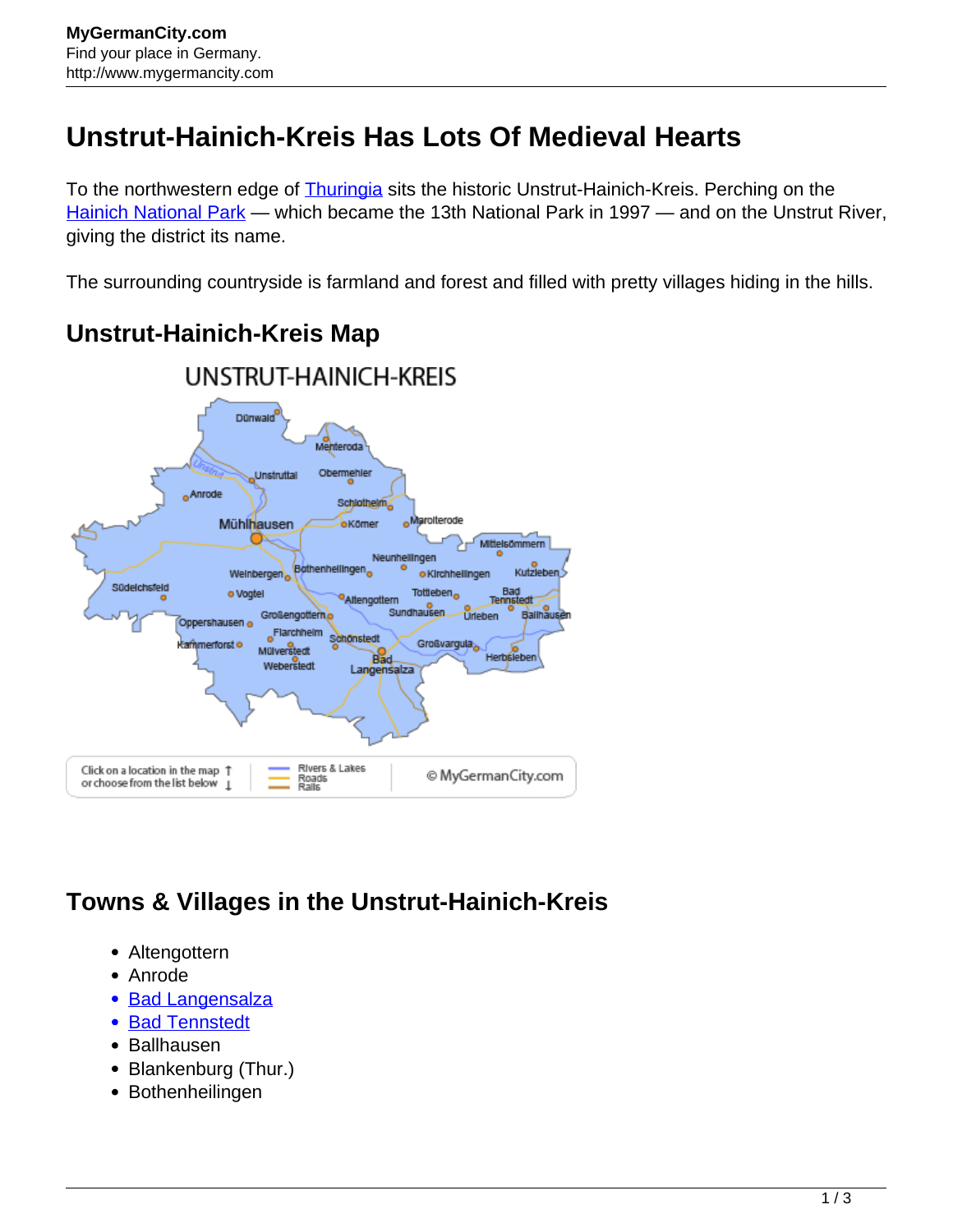#### **MyGermanCity.com** Find your place in Germany. http://www.mygermancity.com

- Bruchstedt
- Dünwald
- Flarchheim
- Großengottern
- Großvargula
- Haussömmern
- Herbsleben
- Heroldishausen
- Hornsömmern
- Issersheilingen
- Kammerforst (Thur.)
- Kirchheilingen
- Kleinwelsbach
- Klettstedt
- Körner
- Kutzleben
- Marolterode
- Menteroda
- Mittelsömmern
- [Mühlhausen \(Thur.\)](http://www.mygermancity.com/muehlhausen-thuringia)
- Mülverstedt
- Neunheilingen
- Obermehler
- Oppershausen
- Schlotheim
- Schönstedt
- · [Südeichsfeld](http://www.mygermancity.com/suedeichsfeld)
- Sundhausen
- Tottleben
- Unstruttal
- Urleben
- Vogtei
- Weberstedt
- Weinbergen
- 

The capital town of **Mühlhausen** sits in the center of the district, to the east of the huge nature park